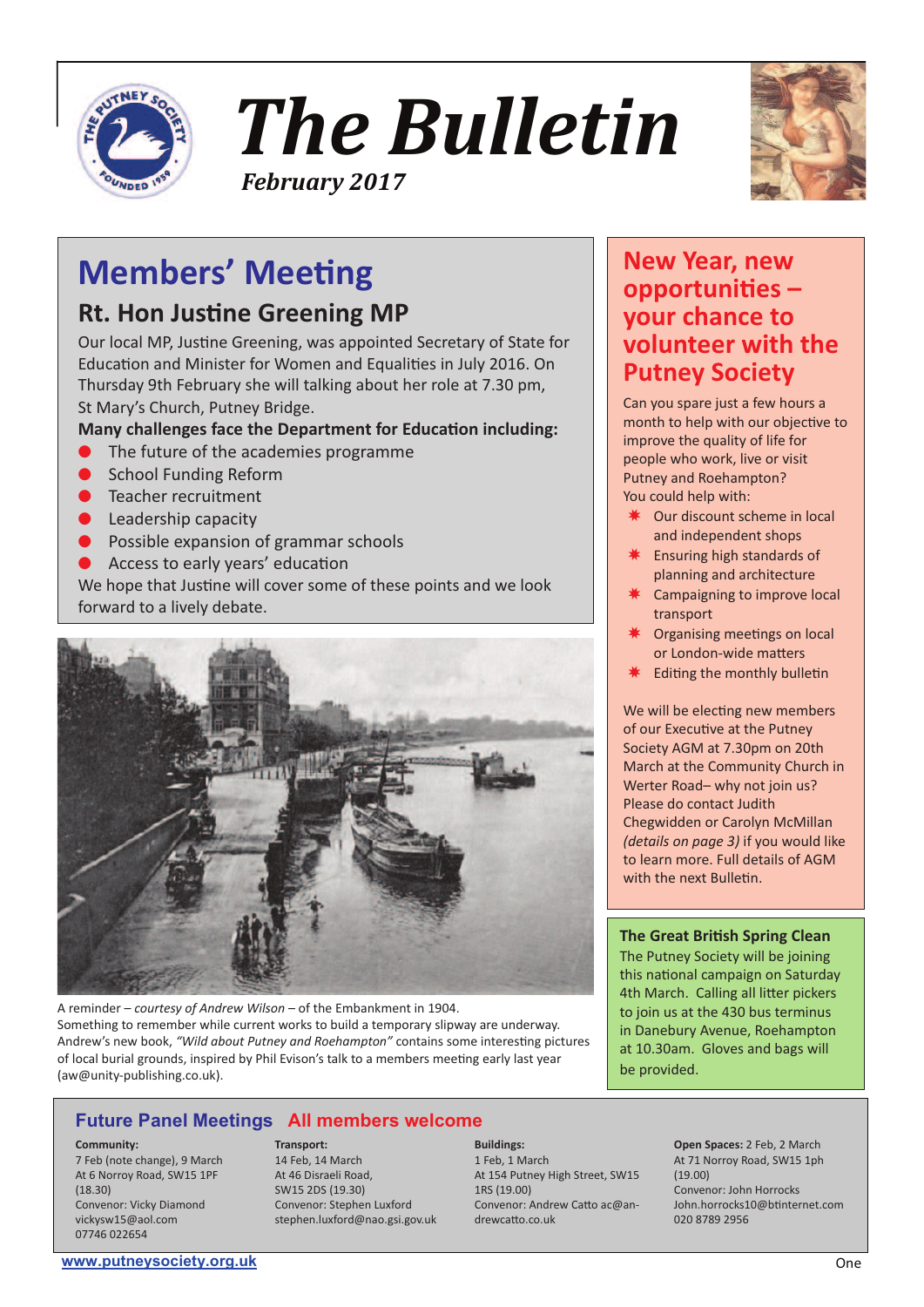

**Happy New Year to you all.** By now you should have all received your new **DISCOUNT CARDS.** Please use them! A lot of time and effort has gone in to setting this scheme up, and we need you to



use your cards to make it work. The independent traders of Putney are having a pretty tough time, so any new business that they can get is gratefully received. We've got a wide variety of businesses involved, and it's certainly worth using your card.

# **Community** Panel

Convenor: Victoria Diamond 07746 022654 vickysw15@aol.com

**February 8th 6.30pm-7.45pm Putney Library.** Clinicians from Wandsworth Talking Therapies will give an introduction to the service and outline self-help strategies for coping with anxiety and depression. Organised by Putney Wellbeing Friends. To reserve your free place email Charlene.coleman@gll.org

Some new members of the Society asked whether we could have a 'fun' evening – quiz or board games or something like that. More of a social event so they could get to know more members. If this is something you'd be interested in attending, do email me and let me know. Subject heading 'social' would be useful! **Thank you**

### **ENHANCING OUR OPEN SPACES**

The extensive landscaping works, carried out by the Commons Conservators, around the new buildings on the old Putney Hospital site on Putney Lower Common, are now largely completed. There are a lot of young trees, shrubs and wide areas of new top-soil and grass-seeding. To protect these areas, extensive wooden fencing has been put in place: this will stay until the grass, trees and shrubs are wellestablished, and then it will all be removed.

If you haven't seen these landscaping works, then you should. It is quite impressive.

By mid-summer, the trees and shrubs will be in full leaf and the top-soiled areas should be green, as the grass takes root. Local residents should be pleased with the transformation which this well-designed and executed landscaping scheme has represented. The new school and the flats will have a significantly enhanced landscape setting, compared with the previous hospital surroundings.

### Open Spaces Panel

Convenor: John Horrocks 020 8789 2956

john.horrocks10@ btinternet.com Compare this, however, with the various areas of landscape 'enhancement' the borough council has carried out over recent years in Wandsworth Park. At the Deodar Road end of the park, for example, old shrubs were removed a couple of years ago - to be replaced by (mostly) varieties of herbaceous plants. These have really not been a success and, particularly in the winter, look less attractive than the removed, elderly, shrubs. The Society and the Friends of Wandsworth Park are very disappointed with these changes to the park. It really has not been enhanced - as it should have been.

**Is there a moral here?**

**Many thanks to Mo Howley and Carolyn McMillan for organising such a successful New Year Lunch at Bibo. Excellent food and terrific company.**

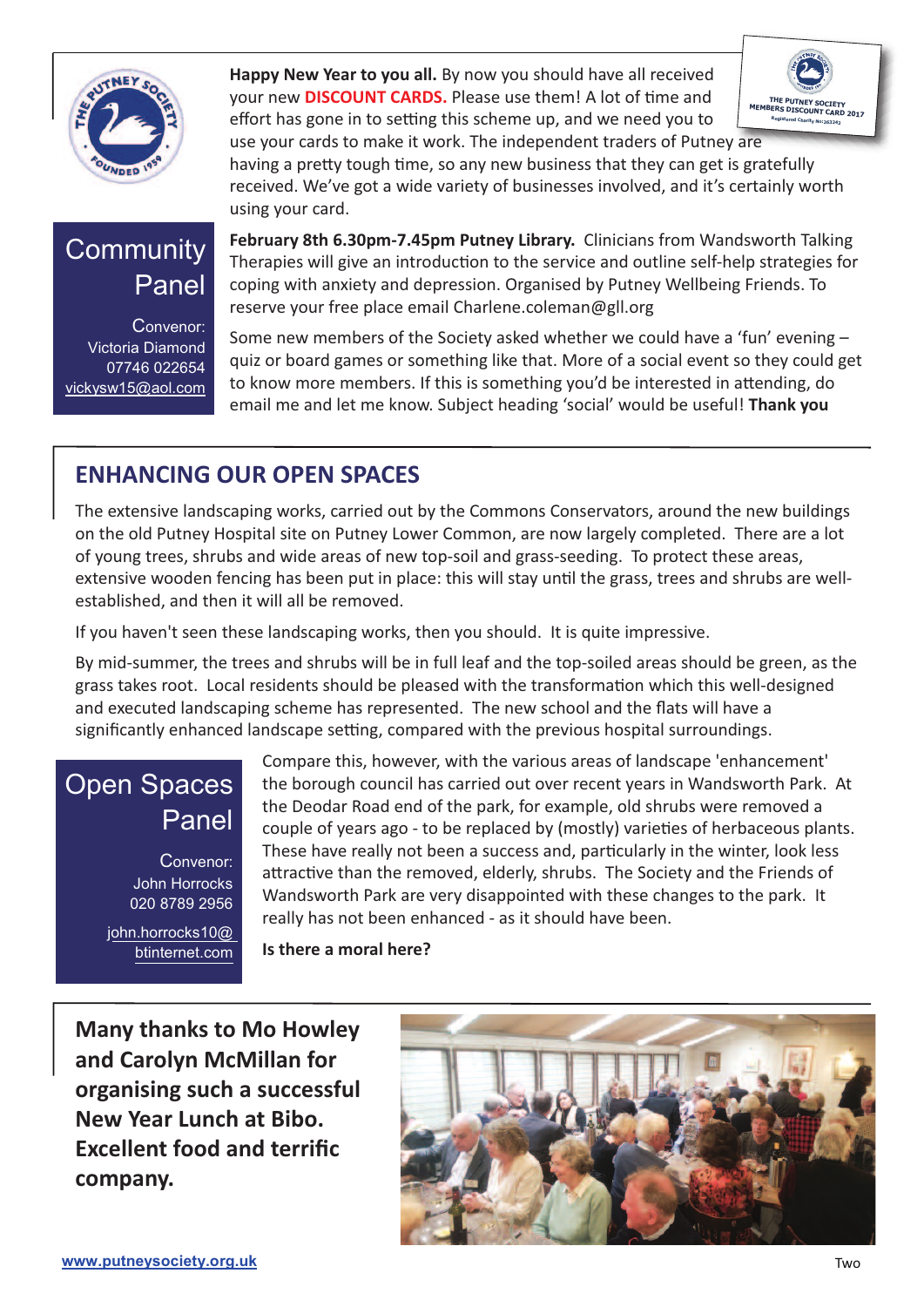

**2017 marksthe 50th anniversary of Conservation Areas.** Many of the Society's members benefit from living in one of these, particularly the large West Putney Conservation Area south of the Upper Richmond Road, but we have lots more from the Embankment to Roehampton Village covering around half of Putney's streets in all. Civic Societies will be celebrating this anniversary whilst highlighting the growing threats to our heritage in

booming cities in particular. We hope to organise a members' event later in the year celebrating Putney's heritage. Details to follow, but do let us know if there's anywhere we should be highlighting, or of course if you can help out ...

Protection for individual buildings by 'listing' is some 20 years older, but as with conservation areas additions to the list continue. Local highlights include the grand mansions in Roehampton and the five iconic slab blocks in Roehampton as well as St Mary's and most local churches, but also includes several tombs in the Old Burial ground as well as some milestones and ancient bollards and even Putney Bridge. Like most local authorities Wandsworth also keeps a Local List for heritage that doesn't quite make the grade for the national list. This is under review, and we have already put forward some candidates to be added to the list, but would welcome more suggestions, particularly smaller features we may not be aware of. Later in the spring the

> Council will review the suggestions from across the borough, and have invited the Putney Society to have a representative on the review panel. Could this be you?

Convenor: Andrew Catto ac@andrewcatto.co.uk

020 8785 0077

**Buildings** 

Panel

One success the Panel can report is that after much lobbying from us and persistence from Wandsworth's enforcement officer six good sized new trees have now been planted on the Upper Richmond Road outside Tileman House. But just up the street the owners of Carlton Court have asked to be allowed not to plant the half dozen shown on their planning approval. Shown, as it turns out on a pavement they don't own which is full of electrical mains and other services.

Sorry Miss, the dog ate my homework?

**Rail -** We hope to hear by the next bulletin who has won the competition for our local rail franchise which is currently operated by South West Trains. Bidders were required to set out how they might improve the quality of the service.

This summer there is scheduled to be major engineering work at Waterloo while they lengthen several platforms and realign the track layout. Temporarily this will mean that some of the old Eurostar platforms (21-24) will come back into service. However, contrary to what I said in the last bulletin, these platforms will not be available again for permanent use until Christmas 2018 as there will be still significant structural works to complete.

Final works on Putney Station to make the entrance compliant with disability legislation is expected to begin in February. **STOP PRESS** - may now be deferred until after Boat Race.

**Transport** Panel Convenor: Stephen Luxford stephen.luxford@ nao.gsi.gov.uk

**Buses and air pollution -** Despite some welcome initiatives in recent years to tackle Putney High Street's air pollution problems we appear to have reached a plateau. Final figures for 2016 showed there were 1,248 exceedences of specified  $NO<sub>2</sub>$  levels against a maximum of 18 allowed under EU law. This year we had already breached our annual limit by 9 January. The Mayor has promised to introduce cleaner, "green" buses on Putney routes from February so we shall monitor closely what affect they have.

### **Putney Society Contacts—see website for full details**

Chair: Judith Chegwidden, 020 8788 4489, judith.chegwidden@gmail.com

Secretary: Carolyn McMillan, 38 Disraeli Road, SW15 2DS 020 8789 6692, secretary@putneysociety.org.uk Website Editor: Robert Arguile, webeditor@putneysociety.org.uk

Bulletin Editor: Post Vacant

Membership: Chris Orriss, 020 8785 7115, 22 Pentlow Street, London SW15 1LX, membership@putneysociety.org.uk Treasurer: Gosia Jakubik, 07746409703, gosia.jakubik@hotmail.com